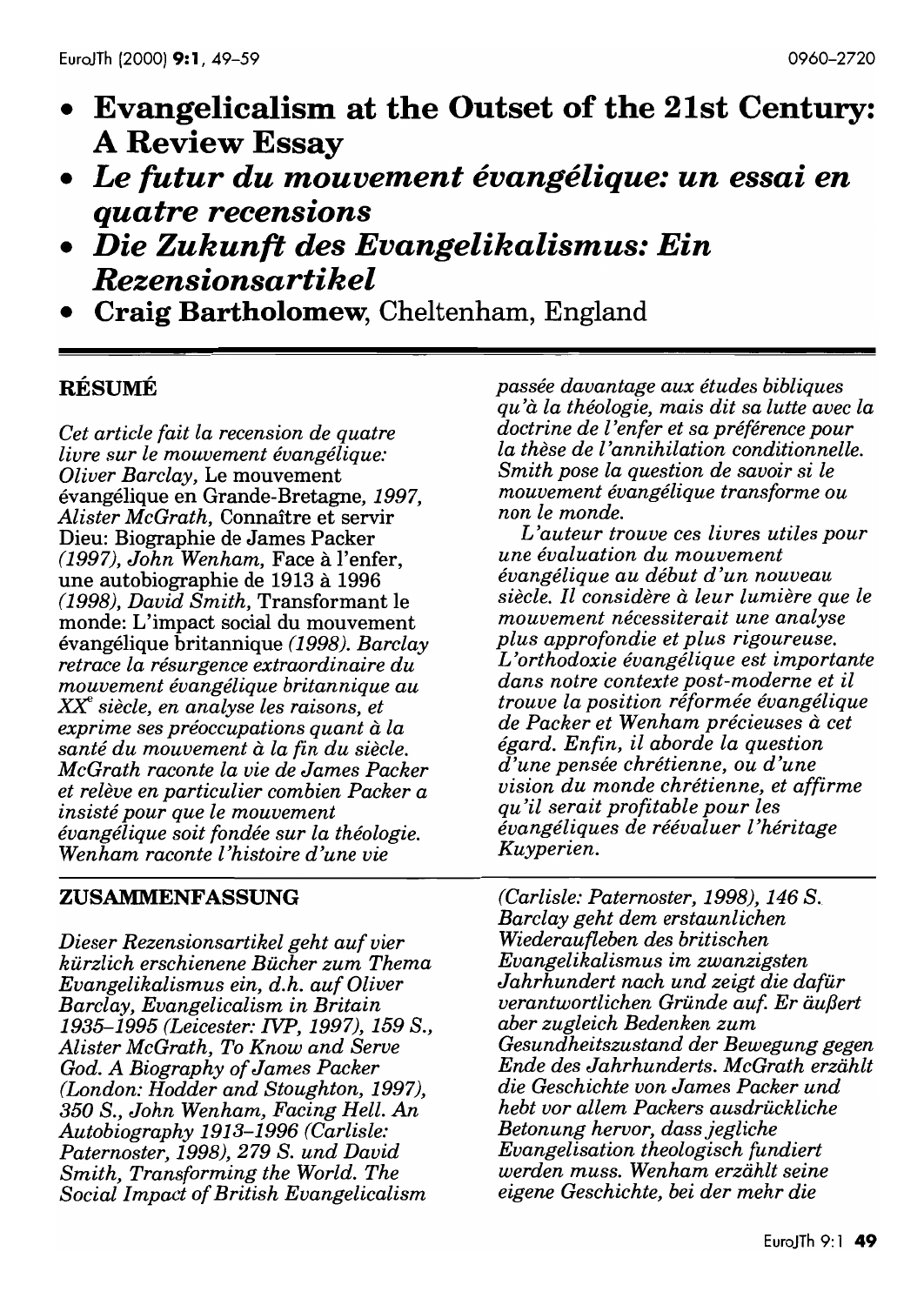*Bibelwissenschaft im Vordergrund steht und weniger die systematische Theologie. Teil dieser Geschichte ist jedoch seine Auseinandersetzung mit der Lehre von der Holle, wobei Wenham fur ein Verstandnis der HoUe als einer konditionalen Vernichtung eingetreten ist. Smith schlief3lich fragt nach, ob der Evangelikalismus eine weltverandernde Rolle einnimmt.* 

*Der Autor betrachtet die Bucher als hilfreich fur die Bewertung des Evangelikalismus zu Beginn eines neuen Jahrhunderts. Es ist jedoch* 

## I. Introduction

At the outset of the twentieth century the continued existence of Evangelicalism seemed uncertain. At the start of the twenty-first century the scenario is very different. Evangelicalism made phenomenal strides in the twentieth century and its influence is not in doubt at the start of the second millennium. However, despite the phenomenal growth of Evangelicalism, all is not well. Evangelicalism is deeply fragmented and it is hard to see signs of a healthy consensus.

Evangelicals have, for example, reacted to postmodernism in a variety of ways ranging from Wells' and Carson's Reformed critiques,<sup>1</sup> to Walsh and Middleton's *Truth is Stranger Than It Used to Be,2* to 'post-Evangelicalism', to the embrace of the experiential represented by the Toronto blessing, and so on. At the turn of the century Evangelicalism is truly a 'very contested' tradition. 3 Consequently, if Evangelicalism is to contribute to and influence the twenty-first century as it could and should, then assessment of where we have come from and just what constitutes Evangelicalism is urgently required. In this article I review four recent books about (mainly) UK Evangelicalism which are an important contribution to such an assessment. Although these books deal mainly with British Evangelicalism—the biography of Packer, who has significant influence in

*darauf hinzuweisen, dass die Bewegung einer grundlicheren Untersuchung bedarf. Die evangelikale Orthodoxie nimmt in unserem postmodernen Kontext eine wichtige RoUe ein, und der reformierte Evangelikalismus Packers und Wenhams ist dabei ein hilfreicher Ausgangspunkt. Abschlief3end wird die Frage einer christlichen Weltanschauung aufgeworfen, wobei betont wird, dass eine neuerliche Prufung des Erbes von Abraham Kuyper fur Evangelikale gerade zur jetzigen Zeit von Nutzen ware.* 

American Evangelicalism, is the exception-it should be remembered that UK Evangelicalism has wielded international influence this century. The books are:

- Oliver Barclay *Evangelicalism in Britain* 1935-1995. *A Personal Sketch* (Leicester: IVP) 1997, 159 pp.
- Alister McGrath *To Know and Serve*  God. *A Biography of James Packer*  (London: Hodder and Stoughton) 1997, 350 pp.
- John Wenham *Facing Hell. An Autobiography* 1913-1996 (Carlisle: Paternoster) 1998, 279 pp.
- David Smith *Transforming the World. The Social Impact of British Evangelicalism* (Carlisle: Paternoster) 1998, 146 pp.

Together these books provide a fascinating insight into the growth and struggles of Evangelicalism this century. Barclay, Packer and Wenham have all shaped British Evangelicalism in powerful ways since its resurgence after World War H. Barclay writes about the trends in Evangelicalism in the UK this century, whereas McGrath tells the story of a key player in the resurgence of UK and North American Evangelicalism, namely James Packer, who now teaches at Regent College, Vancouver. John Wenham, now deceased, tells his own story. David Smith, presently of the Whitefield Institute, Oxford, asks the important question-is Evangelicalism world transformative or not?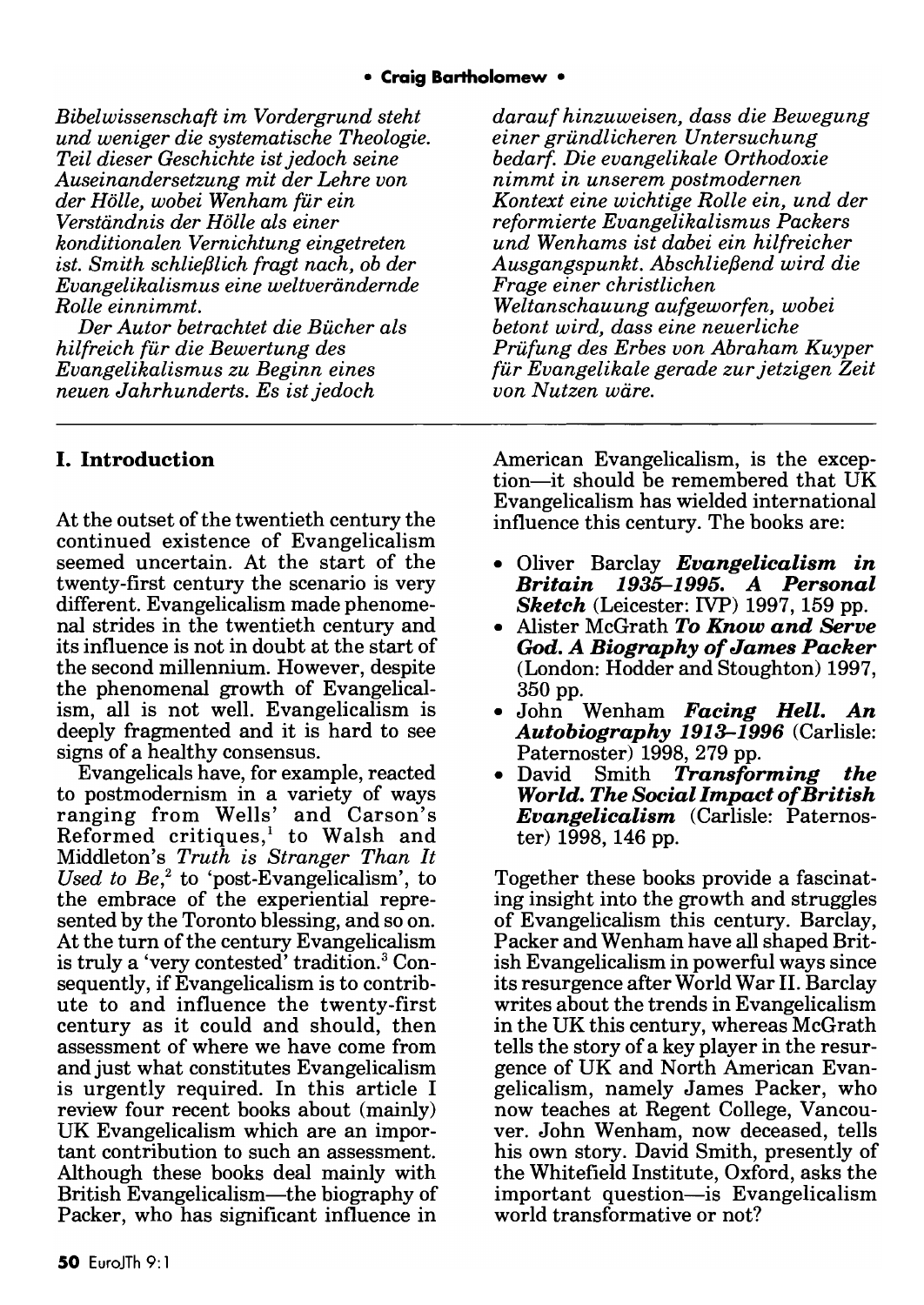#### 11. Barclay-UK Evangelicalism's Recovery in the 20th Century

Barclay starts off by asking, 'Who is an Evangelical?' He settles for Bebbington's four characteristics and adds another. Bebbington discerns four distinctives of Evangelicalism:4

- *conversionism:* people need to come in to a personal relationship with Christ.
- *activism:* faith must be lived especially in terms of telling others about Christ.
- *biblicism:* the final authority in thought and life is the Bible.
- *crucicentrism:* the cross is all important; we are saved by Christ's death as a substitute for sinful humankind.
- to these four Barclay adds: *Christcentred-all* the above depend on a personal relationship with Christ.

Barclay points out that in the 1930's Evangelicalism was in the doldrums for four reasons:<sup>5</sup>

- it was not taking theological education seriously enough
- it was anti-intellectual. Barclay notes that 'What was a serious weakness was their failure at this stage to grapple with the modern mind in a biblical way'.6
- it had legalistic tendencies (don't dance, don't smoke, don't drink!)
- and it was anti-cultural (wary of art, politics, economics, etc.)

Evangelicals were pious and knew their Bibles well but these weaknesses were debilitating.

Barclay goes on to tell the astonishing story of British Evangelicalism's resurgence since World War 11 as it has tackled these weaknesses and grown in all sorts of exciting ways. Key people were Douglas Johnson, Martyn Lloyd-Jones and John Stott. The student and publishing work of Inter Varsity Fellowship (IVF) played an important role in this resurgence, doing effective Christian work on university campuses and getting literature published to demonstrate the academic credibility of the gospel. It is because of the work of publishers like IVP that there is

so much good Christian material available today, and we easily forget the vacuum in this area for most of this century.

Take biblical studies for example. A range of commentaries and good Evangelical books are now available, but at the end of World War 11 virtually none of this was in existence. IVF leaders launched an initiative to set up a research centre in biblical studies, and this became the influential Tyndale House in Cambridge and has led to a renaissance of Evangelical biblical study. Barclay recognises the need for Christians to develop a Christian mind and he relates how the ministries of Francis Schaeffer and Hans Rookmaker played an important role in helping Christians to think and act Christianly in relation to politics, economics, philosophy, art etc. John Stott and the Lausanne Conference on evangelism in 1974 played a vital role in helping Christians to rediscover socio-political involvement as a constituent part of the mission of the church.

In all these ways one can see how many of the weaknesses of Evangelicalism in the 1930s have been addressed, and consequently how Evangelicalism has experienced a phenomenal resurgence in the UK and the West this century. Barclay relates this resurgence to four areas in particular:

- 1. A love of biblical doctrine reflected in the commitment to expository preaching.
- 2. A commitment to finding the whole biblical outlook-a 'vision of the great biblical scheme from creation to eternity captured the evangelical community in a new way, and gave depth to both preaching and evangelism $^7$ -that emerges from a study of the Bible.
- 3. A new awareness of the need to love God with all our minds and to develop a Christian mind in relation to all areas of life: 'The old defensiveness was lost. They believed that there are Christian approaches to be worked out in every sphere, from academic theology to art, science, education and medicine, and in society. Evangelism and apologetics were greatly improved. Many were, by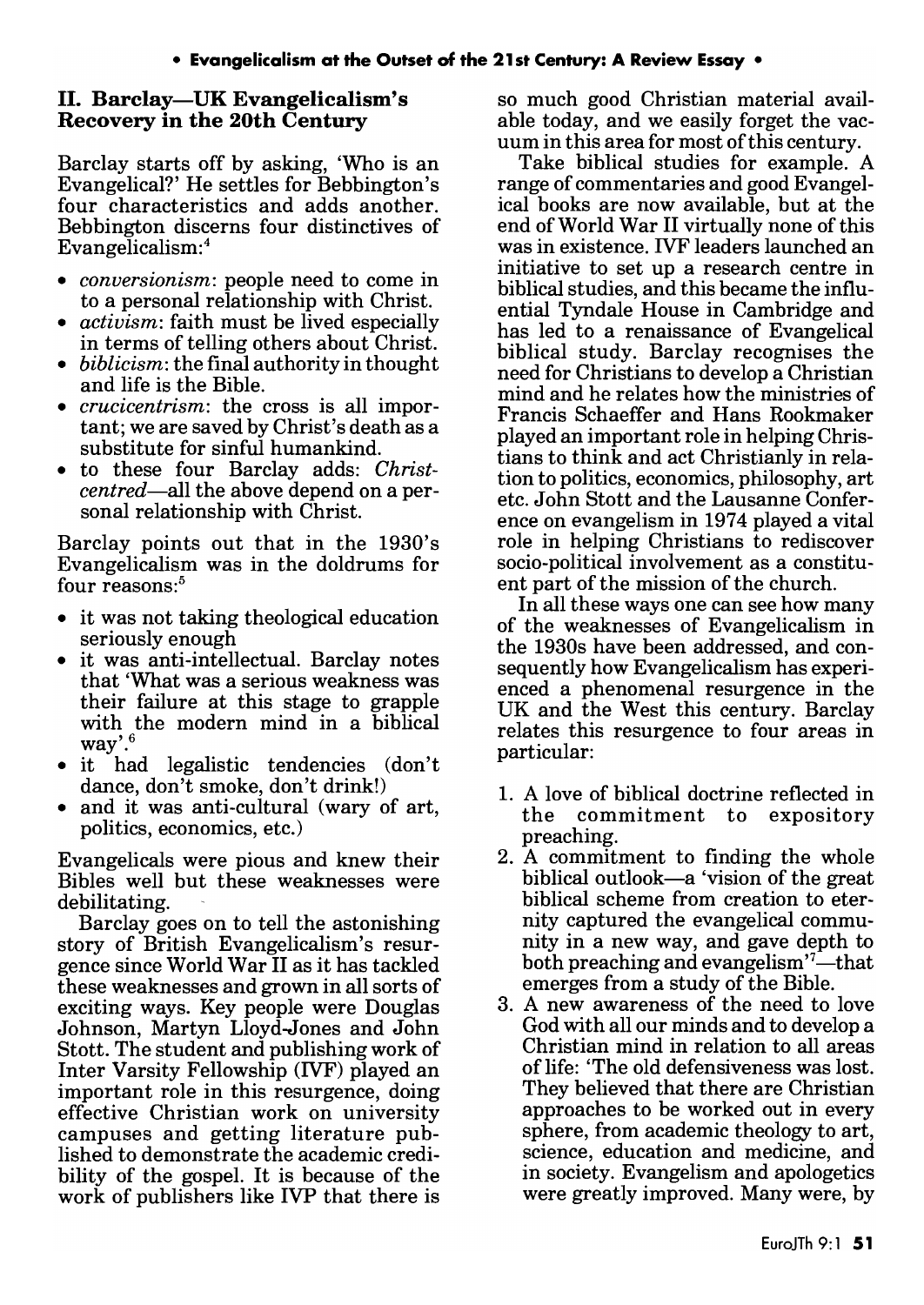God's special blessing, converted and then well taught'. 8

4. The recovery of biblical themes like creation and providence gave Christians perspectives for dealing with the contemporary world of culture and society. 'A belief that "everything God created is good" (1 Tim 4:4) enabled them to value the material world and to have an approach to the environment and to society. They recovered a responsibility to alter society for the better, which had been such a marked feature of the evangelicals of the early nineteenth century. In brief they arrived nearer to a biblically balanced position'. <sup>9</sup>

These are remarkable achievements! However, at the end of the twentieth century Barclay feels that all is not well in Evangelical circles. Evangelicalism has become more respectable, but Barclay fears that some Evangelicalism is going soft on the Bible and fundamental doctrine and that Biblical illiteracy is rampant in our culture. Barclay calls Evangelicals to be clear on and committed to the core Christian doctrines and to make these the basis of a Christian mind.

#### Ill. Packer and Wenham: Key Players in the Evangelical Resurgence

The Packer-Wenham books tell the stories of two key players in the Evangelical resurgence since World War 11. Both men are deeply committed Evangelicals and their passion for God is wonderfully evident in a myriad of ways. Biography of this sort is a kind of theology with legs and it is thoroughly enjoyable to read. It also gives one an idea of the hard and visionary work of men like Packer and Wenham, and a sense of just how indebted we are to those who have gone before us. Wenham's book is an autobiography and this gives it a stronger, more personal sense than the more descriptive biography of Packer.

McGrath rightly describes Packer as a great 'theologizer' rather than a great theologian.<sup>10</sup> In an accessible way Packer has communicated theologically what he felt Evangelicalism needed to hear. As McGrath makes clear, Packer's major contribution is his insistence that Evangelicalism be *theologically* grounded and that to do so it needs to be at home in the Christian tradition. Packer has been a champion of (Reformed) Evangelicalism and yet he has shown a refreshing openness to working with Christians in other traditions when it is important to do so. Most recently this was evident in Packer's participation in and endorsement of *Evangelicals and Catholics Together (1994).* 

Like Packer, Wenham contributed massively to theological education and institution building, but his academic work has tended to be more biblically than theologically focused. John Wenham is probably most well known for his *Elements of New Testament Greek!* The personal, honest nature of Wenham's autobiography is delightful and the title of his *book-Facing Hell-relates* to his struggle to articulate a biblical view of final judgement. Somewhat controversially Wenham became a proponent of real judgement for non-Christians leading to annihilation rather than eternal hell. This continues to be a matter of considerable discussion in Evangelical circles, and one at least appreciates Wenham's concern to wrestle biblically with this and other issues.<sup>11</sup> Packer took the more traditional view of eternal hell in the Evangelical debate in this regard.<sup>12</sup>

#### IV. Evangelicalism and Public Theology

Although Packer has taught at Regent for many years, an institution set up to relate Christianity to the whole of life, McGrath has surprisingly little to say about any concern in Packer's theology for a *public*  theology, for how theology relates to the whole of life. Wenham tells how he was fired up for a time by the idea of a Christian worldview through his reading of Kuyper's *Calvinism*.<sup>13</sup> However, neither book manifests a strong concern for a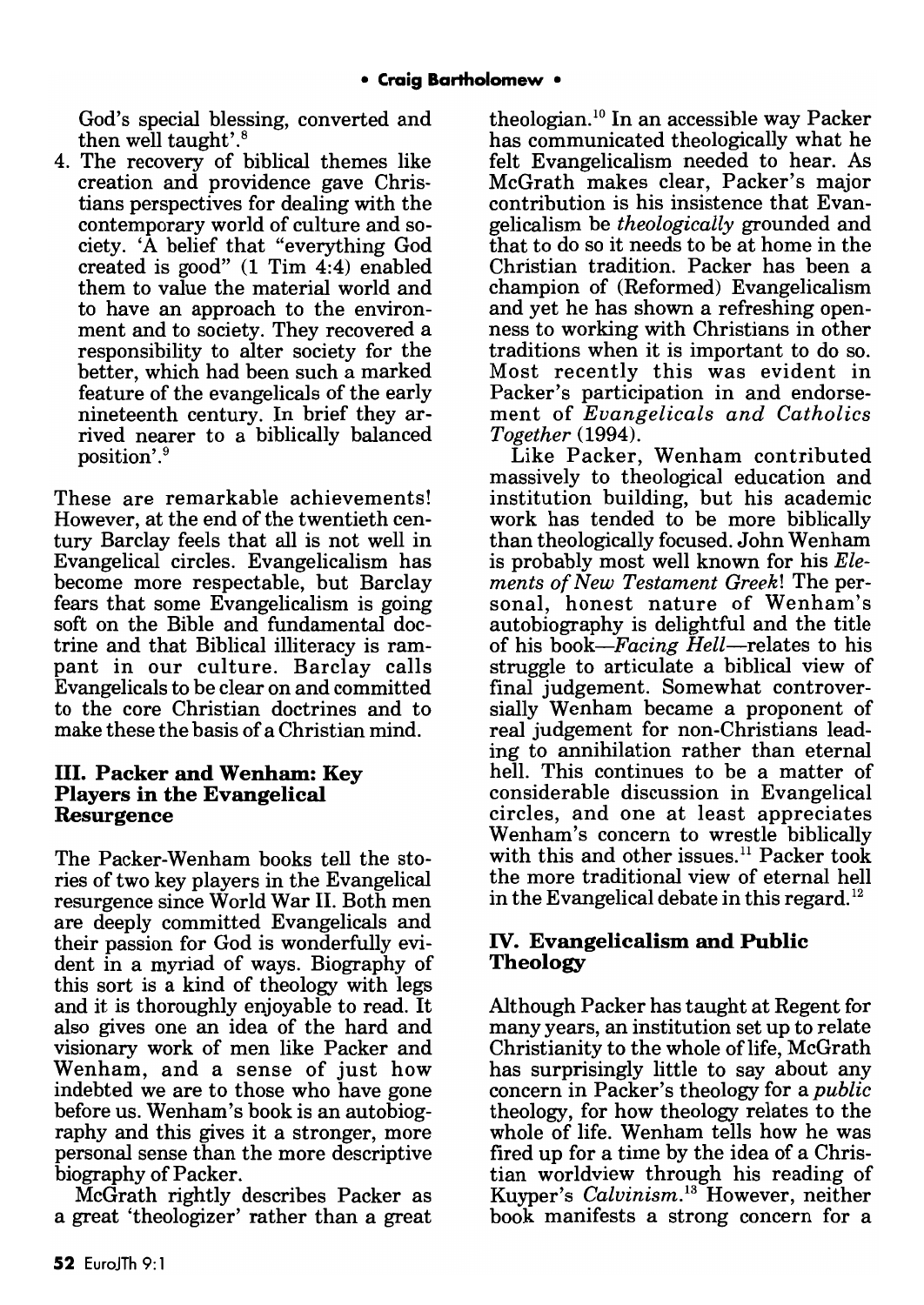comprehensive Christian worldview that relates to the whole of life. Bearing in mind the battles that this generation of Evangelicals has had to fight that is somewhat understandable, and one ought to note that other Evangelicals of this generation like John Stott<sup>14</sup> have devoted considerable energy to Christ and culture type issues. However, emerging from the Packer-Wenham books one is still left wondering just how world transformative Evangelicalism really is.

And that is the issue central to Smith's *Transforming the World.* Smith's book is readable and vitally important in the questions it deals with. Following Wolterstorffs definition of Calvinism as world-formative Christianity,<sup>15</sup> Smith describes Christianity with a biblical worldview as *world-transformative,* i.e. as concerned to bring a Christian perspective to bear on and thus reform/transform all oflife. Smith argues that originally, i.e. in its roots in the eighteenth century revivals, Evangelicalism was worldtransformative: 'I want to argue that the Evangelical movement which emerged from the "Great Awakening" in the eighteenth century constitutes a remarkable example of religion as a powerful agent for political and social change; it was *world-transformative'.16* In this respect Smith notes Evangelicalism's roots in the theology of the Reformers and in thinkers like Jonathan Edwards.

After Evangelicalism's promising start, Smith tracks the developing divisions in Evangelicalism so that by the mid-nineteenth century Evangelicalism was no longer a unified movement, and thus less equipped to face the doubt of the growing Enlightenment forces. Smith is particularly critical of the failure of establishment Evangelicals like the Clapham sect to critique establishment and capitalist culture. An exception to this, for Smith, is Spurgeon, who is highly recommended for his popular communication and identification with the political aspirations of ordinary people. General Booth, founder of the Salvation Army is also warmly commended for his social concern.

But, generally Evangelicals were not

good at integrating evangelism and social concern in their understanding of the mission of the church and, as Smith rightly says, 'This inability to unite the personal and social aspects of religion, to see mission as embracing both the declaration of the world of God and the practice of deeds which demonstrate the love and justice of God, remained one of Evangelicalism's consistent, and most damaging, failures'.<sup>17</sup>

Christian thinkers such as Orr and Denney made valiant attempts to overcome the growing anti-intellectualism in Evangelicalism, but these attempts were not taken sufficiently seriously. Smith notes that

'as these Scottish theologians were urging the necessity of addressing modern people in intelligible terms, the Cambridge University Christian Union was relying upon an American revivalist whose evangelism was characterized by an emotional sentimentality. As a soloist sang a song with the words, "Tell Mother I'll be There", Charles Alexander asked undergraduates to stand if they wished to meet their mothers in heaven ... The Christian Union had clearly abandoned any attempt to speak the word of God meaningfully in a university permeated by secular thought and a mission which resorted to such frankly subjectivistic techniques was bound to confirm the intelligentsia in their belief that religious faith was irrational and  $impossible'.<sup>18</sup>$ 

Evangelicalism was not up to the challenge of modern scholarship and scepticism, and hence its low ebb for most of the first half of the twentieth century.

Modernity (post-Enlightenment culture) has been deeply anti-Christian and a key theme in Smith's work is Evangelicalism's reaction to modernity. Modernity allows freedom of religion but privatises it, and Smith is keen to see how Evangelicalism responds to this pressure. He discerns in Lausanne (1974) and John Stott's works a welcome recovery of world-transformative Christianity which refuses to privatise faith and insists on relating the Lordship of Christ to all of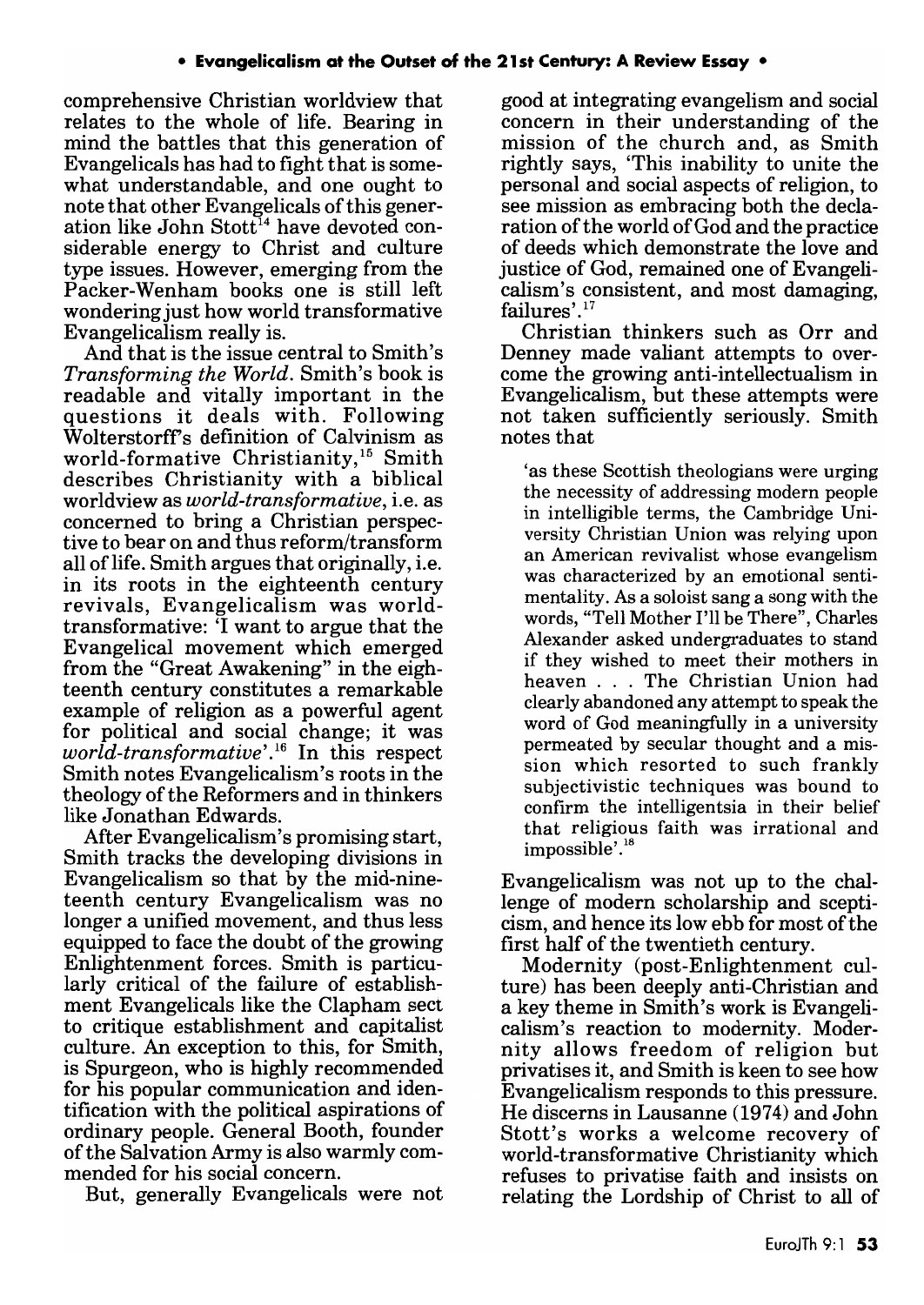life. However he notes the internal struggles in twentieth century Evangelicalism in this respect, referring inter alia to the ministry of Lloyd-Jones:

'throughout the post-war period Lloyd-Jones sought to lead Evangelicals in the direction of a thorough-going antimodernism and he opposed both Stott's more open attitude toward contemporary thought and the efforts of people like Francis Schaeffer to communicate the Gospel in a form which was relevant to modern peo $ple...$  Clearly this represents an emphatic "Christ-against-modern-culture" position. To Lloyd-Jones and his followers the Lausanne Congress looked like the twilight which precedes the arrival of darkness'. $19$ 

Smith sees the present 'postmodern' hour as a time of great opportunity for Evangelicalism if it can recover its worldtransformative identity.

'If Evangelicalism begins to take seriously the missionary task which confronts it within the western world, it will itself be converted in the process. . . . In place of comfortable and undemanding religion genuine conversion will involve the confession of Jesus as LORD and a determination to live in the light of the values of the kingdom of God revealed in his life, death and resurrection'.<sup>20</sup>

#### V. Where to from Here?

1. The sort of historical perspective on twentieth century Evangelicalism that these books provide is very helpful. They remind us of the distance that UK Evangelicalism has come this century and alert us to the need to handle this legacy entrusted to us with care.

Part of such a reception of this legacy must, however, involve clarity about just what Evangelicalism is. It remains a moot point whether the Bebbington/Barclay sort of definition of Evangelicalism is adequate. There is a huge diversity in contemporary Evangelicalism and a short set of theological propositions or emphases fails to get at this diversity of traditions. Packer and Wenham are representatives of Evangelicalism as Reformed Protestantism, but this is only one of the dominant traditions in Evangelicalism.

A depth probing of these traditions is crucial if constructive ways forward are to be found, and not least in answering David Smith's question! Packer's Reformed Evangelicalism, for example, emerges out of the Puritan and Princeton type Reformed heritage of Warfield and Hodge. This tradition has a different relationship to modernity to the Dutch Reformed tradition of Bavinck and Kuyper. In his useful book in which he too asserts the need for a far more nuanced analysis of contemporary Evangelicalism, Knight rightly notes that 'The Dutch theology, with its recognition of multiple coherent worldviews and a more flexible approach to scripture was in many ways positioned far better than any of the nineteenth century American evangelical traditions to engage modernity'.<sup>21</sup>

This kind of analysis has serious implications for how Evangelicalism is/is not handling the challenge of postmodernism. It could be argued that, failure to be sufficiently critical of modernity has made Evangelicalism vulnerable to the powerful winds of postmodernism, with Evangelicals either polarizing towards rational propositionalism or towards irrationalistic subjectivism. If therefore, Evangelicalism is to find a mature path ahead, more sophisticated analyses of Evangelicalism and the traditions it contains must be high on the agenda.<sup>22</sup> At the end of the twentieth century Evangelicalism has, in my opinion, shown a worrying tendency to be shaped by culture rather than shaping culture. We will pursue this below, but suffice it here to note that depth analysis must explore the way in which different traditions in Evangelicalism think about the Christ-culture relationship.

2. Packer's emphasis on Evangelicalism being *theologically* grounded is, I think, very important. It is encouraging to see the greater cultural awareness of Evangelicalism in the UK at the end of the twentieth century, but one does see signs of a blurring of the biblical distinctives and sometimes an uncritical openness to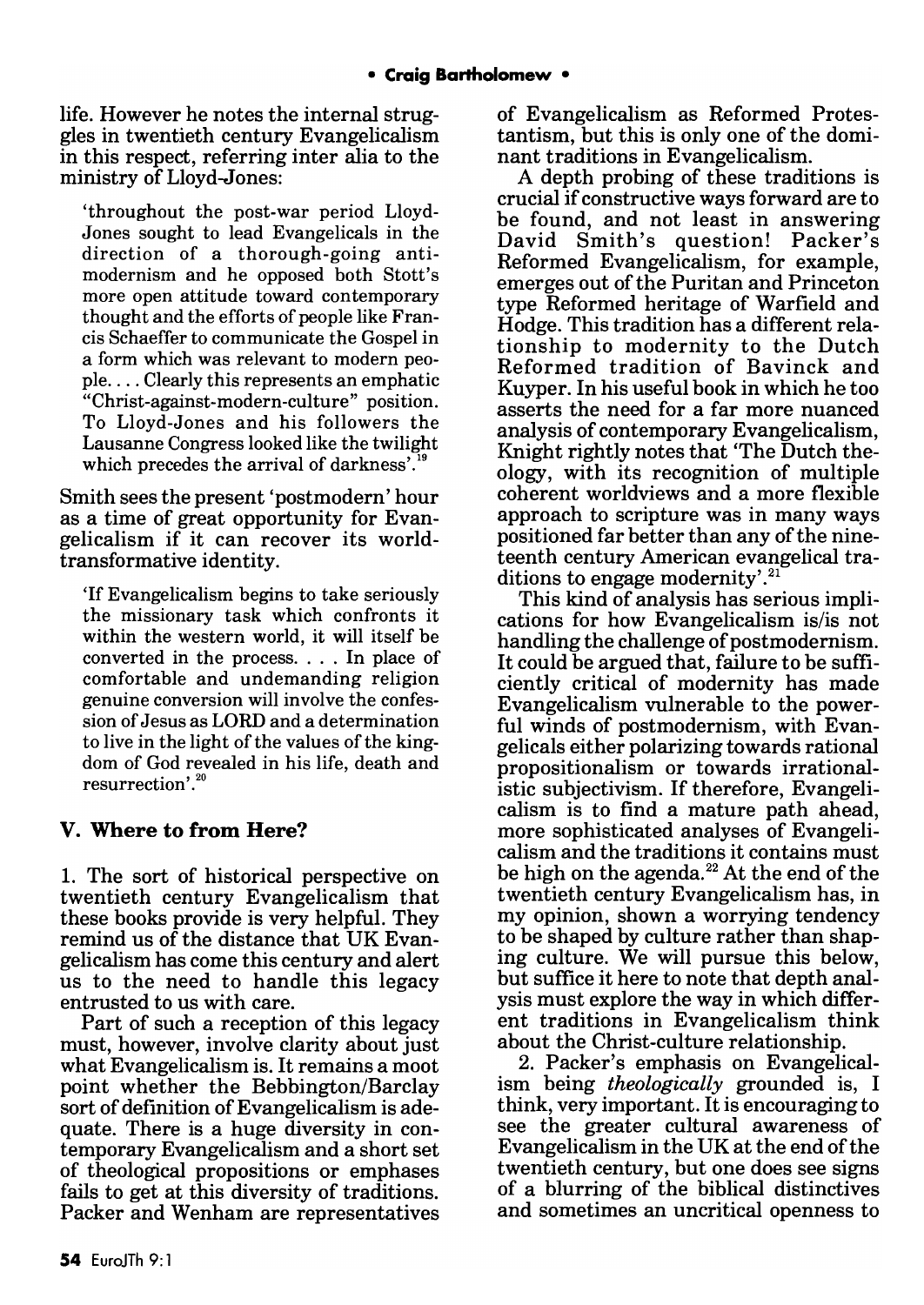cultural trends. The Reformed Evangelicalism that Packer represents with its high view of the early catholic creeds and the Reformed confessions has an important contribution to make here against the flux and individual subjectivism of postmodernism. Barclay, likewise, is helpful in his insistence that a Christian mind worldview must be *Christian.* As Evangelicals recover a mind, it is crucial that it is an integrally Christian one!

A vital and relevant Evangelicalism therefore requires:

- a solid stand on the authority of the Bible as God's infallible Word. Postmodernism makes any notion of an authoritative *text* very difficult, because of the prevalent view that all interpretation is relative. However, Scripture as God's authoritative Word for all of life, is foundational to any Evangelical position. In the final chapter of his autobiography Wenham expresses three wishes for Evangelicalism. The second is that Evangelicals 'will go back to the centre to check their foundations. There is always a danger among us of succumbing to anti-intellectualism in one form or another, or of drifting into liberalism. Our foundation is faith in Christ witnessed to inwardly by the Holy Spirit and outwardly by Holy Scripture. The one unchanging element in this witness of God is the Christ made known to us in the canonical gospels'.23 This is surely right, and in today's context Evangelicals need to resist the view that makes readers all powerful and texts, especially Scripture, mere putty in readers' hands. It is here that Christian work on hermeneutics is vital, $24$  and Evangelicals like Thiselton and Vanhoozer<sup>25</sup> have made exemplary contributions.
- a Christian mind/worldview shaped foundationally by the Bible. Biblical and theological literacy are fundamental to the development of a Christian worldview. It is imperative that Christian cultural action is in the illuminating grip of Scripture, rather than Scripture being judged by the current

*Zeitgeist.* Barclay rightly notes that 'Having a Christian mind is not an optional extra for the learned; it is to have our outlook transformed by the biblical revelation, and much of that is doctrine. ... Anti-intellectualism and an antidoctrinal stance are emphatically not what the Bible requires of us, and their dangers are evident today, as they have been in past history when people rely on what they feel is right'.<sup>26</sup>

• a commitment to *mission* embracing evangelism and the living out a Christian perspective in all areas of life. Missiology is one of the most exciting theological disciplines nowadays, and Smith is alert to the need for Evangelicalism to articulate and practice a biblical theology of mission which understands the whole church to be taking the whole gospel to the whole world.

3. It is important that the *function of Scripture* and the *nature of the church's mission* are carefully and biblically articulated. Throughout this century, as David Smith notes, Evangelicals have manifested a tendency to limit Scripture and mission to institutional church life, with little to do or say to life in its totality.27 Barclay quite rightly recognises that a Christian mind is fundamentally important for Evangelicalism, and that this needs to be made flesh in all areas of life. And David Smith argues rightly that there is great hope for Evangelicalism if it can practice mission energized by a view of Christ as Lord over all.

It is interesting and encouraging to note how the concern to relate Christianity to the whole of life has been foregrounded recently under different auspices. Evangelicals have spoken of a Christian mind, Kuyperians have articulated the need for a Christian worldview, some today call for a public theology, and in missiology one finds the call for a holistic encounter of the West with the gospel. 28 The importance of the development of a Christian mind/ a public theology/ a holistic missiology, should not be underestimated. Culture is like the air we breathe, and it generally seems to us as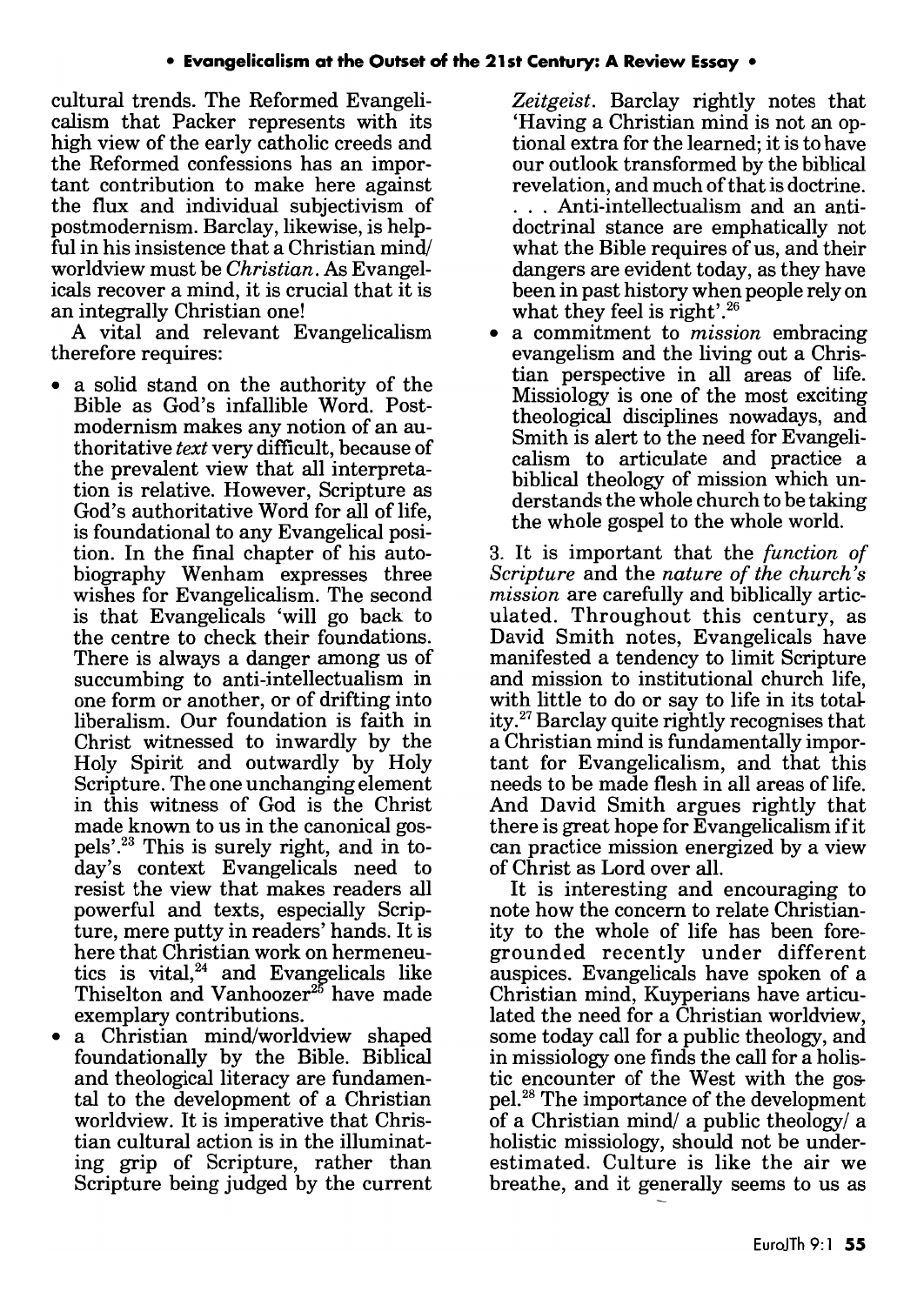natural and right as the water in which a fish swims. But culture, as the ways in which humans shape politics, economics, leisure, education, etc., is far from neutral. Ideas have legs, and it is ideas, rooted in worldviews, that shape cultures. Consequently, if Christians do not develop critical, Christian understandings of their cultures, they will be destined to succumb to the idolatries of their cultures. The best antidote to such idolatry is the development of a Christian mind or worldview, a public theology. The capacity of Evangelicals to succumb to post modernism suggests that we have not made as much progress in this area as we might have. \ There are issues here that need closer attention.

In recent decades a considerable amount of literature has been published on Christianity and worldviews. Within Evangelical circles Francis Schaeffer probably did more than anyone else to waken Evangelicals to their faith as a worldview.29 The hard theoretical work of thinking through the contours of a Christian worldview has, however, been done particularly in neo-Calvinist circles, in the tradition of the Dutch Calvinism of Bavinck and Kuyper.<sup>30</sup> Surprisingly, neither Kuyper, nor Bavinck are mentioned in Smith's *Transforming the World.* Such an omission confirms the comment of a prominent Canadian New Testament scholar that the Kuyperian tradition is one of the best kept and most influential secrets around. It is highly influential but generally not well known. In developing a Christian mind and shaping up a holistic missiology, I believe that the Kuyperian tradition has much to offer Evangelicals. Thus, I will conclude this review with some comments on the Kuyperian worldview and its implications for Evangelicalism.

The best articulation of the neo-Calvinist worldview is that by Wolters in *Creation Regained.* Wolters<sup>31</sup> defines a worldview as 'the comprehensive framework of one's basic beliefs about things'. 'Things' is deliberately vague so as to include all that we might hold beliefs about, such as suffering, gender, family life, God etc. 'Beliefs' indicates that a worldview involves claims to know about the world, claims which are deep convictions *(basic,* i.e. ultimate convictions) and which one would try and defend with arguments if pushed on these issues. 'Framework' alerts us to the unifying and comprehensive nature of a worldview.

One way of seeing the distinctive element of the neo-Calvinist articulation of the Christian worldview is to use the basic definition of the Christian faith given by Herman Bavinck: 'God the Father has reconciled His created but fallen world through the death of His Son, and renews it into a Kingdom of God by His Spirit'. The neo-Calvinist worldview takes all the key terms in this ecumenical, trinitarian confession in a universal, all-encompassing sense. The terms 'reconciled', 'created', 'fallen', 'world', 'renews', and 'Kingdom of God' are held to be cosmic in scope. In principle, nothing apart from God himself falls outside the range of these foundational realities of biblical religion. All other Christian worldviews, by contrast, restrict the scope of each of these terms in one way or another.

Much of this is no longer controversial in thinking Evangelical circles. The Kuyperian tradition has had a profound influence on twentieth century Evangelicalism, and George Marsden even speaks of 'the triumph-or nearly so-of what may be loosely called Kuyperian presuppositionalism in the evangelical community'.<sup>32</sup> Most recently, the highly influential American Evangelical, Chuck Colson, in the book he describes as his legacy, *How Now Shall We Live*,<sup>33</sup> acknowledges openly his debt to Abraham Kuyper, in his articulation of biblical Christianity as worldview-ish to the core.

But the reception of the Kuyperian tradition, especially in its more developed philosophical forms, has not been without its detractors. Heirs of Kuyper, Herman Dooyeweerd and Dirk Vollenhoven, developed the Kuyperian tradition in the area of philosophy. Barclay writes critically of the Christian philosophy of Dooyeweerd and Vollenhoven that it 'seemed to some, myself included, to put philosophy above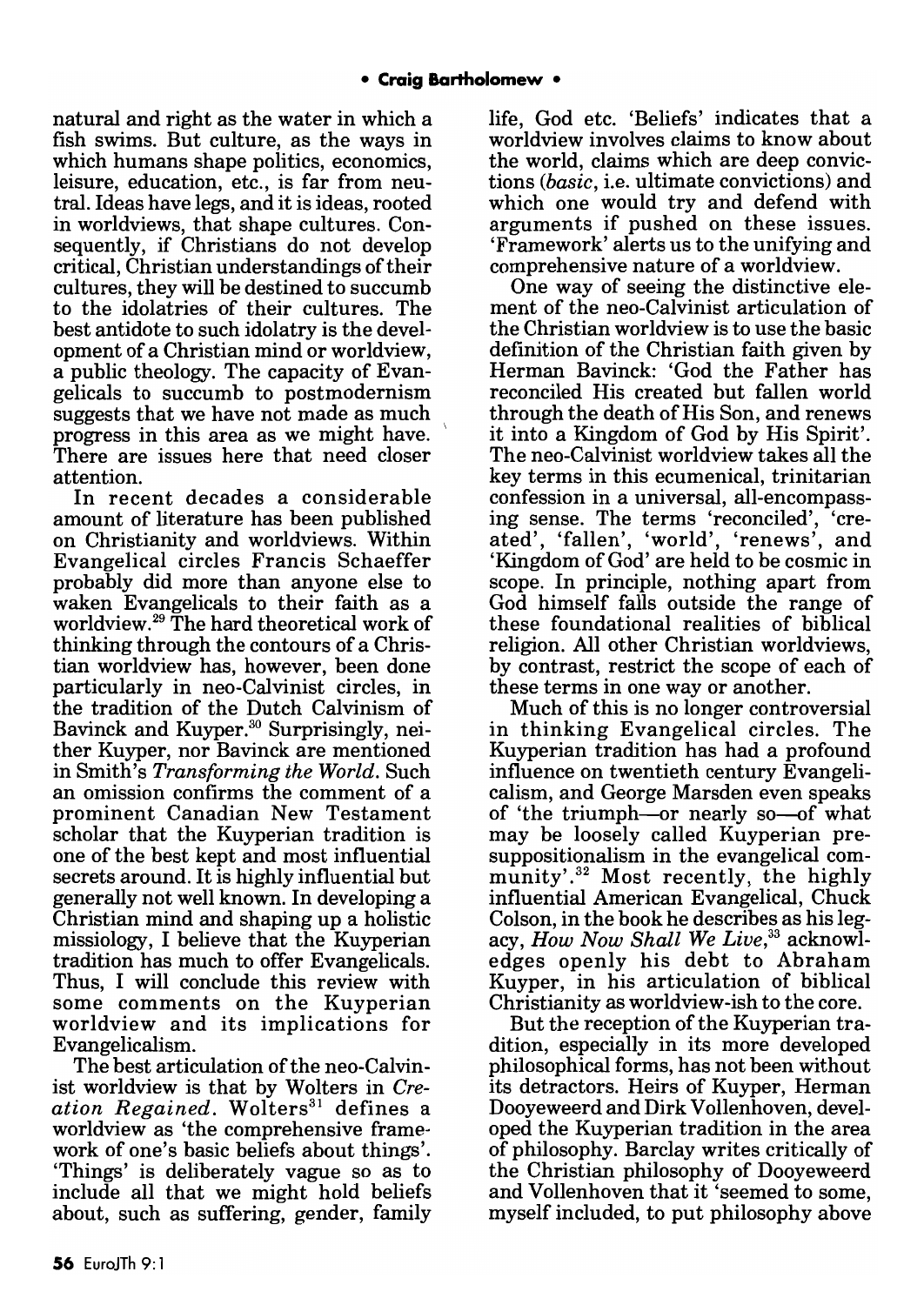theology and thereby to avoid the necessity of going to the Bible first of all—and last of all'. $34$  Some contemporary developments in Dooyeweerdian circles go a long way to confirm Barclay's fears, and I have written critically of these elsewhere.<sup>35</sup> However, although one shares Barclay's concern, it could equally well be argued that Evangelicalism's strong focus on theology without taking *philosophy* sufficiently seriously has made it deeply vulnerable to all sorts of alien philosophical influences as it recovered culture-wide interests.

In my opinion the attempt by Dooyeweerd to address critically the autonomy of philosophy is absolutely right.36 This is a direction that too few have pursued.<sup>37</sup> However, whether Dooyeweerd makes the right moves in his repositioning of theology from queen of the sciences to one of the special sciences, and in his understanding of how Scripture informs and shapes a Christian philosophy via the law idea, are issues that cry out for careful attention and engagement by Evangelicals. High on any contemporary Evangelical agenda should, I suggest, be re-examination of the theology-philosophy relationship. Such an exploration could help Evangelicalism to become integrally Scriptural, and it could help reform the Kuyperian tradition along Scriptural lines.

In response to Barclay's criticism of Dooyeweerdian philosophy, it is also important to distinguish the work of Kuyper and Bavinck from the philosophical development of this tradition by Dooyeweerd and Vollenhoven. The philosophy of Dooyeweerd develops out of Kuyper's worldview, but a worldview is a different thing to a developed philosophy. And, however Evangelicals evaluate Dooyeweerd's philosophy, it is crucial that we come to grips with the challenges of a Kuyperian worldview for the following reasons:

1. Kuyper understood like few others the challenge which the modern worldview presented to Christianity, and Kuyper rose to that challenge. Barclay notes, as we saw above, that a serious

weakness of pre-World War 11 Evangelicalism was its failure to grapple with the modern mind biblically. Books like NolI's *The Scandal of the Evangelical Mind* suggest that we still have a long way to go in this respect! However, as long as Evangelicals restrict Christian thinking to theology and biblical studies-vitally important as these are—and fail to articulate the comprehensive range of Christian faith, we will not make real progress against modernity's privatisation of faith. One only has to peruse Kuyper's *Lectures on Calvinism* 38 to see how the Kuyperian worldview challenges any restriction of the comprehensive range of Christian faith.

2. Packer and Wenham made important contributions to building theological seminaries. Institution building is a crucial exercise if Evangelicalism is to wield a long term influence. But, in the UK we have virtually no tradition of building Christian institutions outside of seminaries and churches. The USA, by comparison, has, for example, a number of excellent Christian higher education in stitutions like Calvin College and Gordon College.

Once again Kuyper was exemplary in this respect. One does not need to agree with his philosophy of society in all elements to respect his passion for an integrally Christian presence in all of life. This is essential if modernity's privatisation of religion is really to be challenged.

3. The development of a Christian worldview must be Scripturally rooted. In this respect the discipline of *biblical theology* is crucial. Barclay, as we saw above, notes how Evangelical recovery of a sense of the Bible as a whole-just what biblical theology gets at-played a key role in Evangelicalism's renaissance. And yet, there are still a paucity of courses in biblical theology available in the UK. Scholars like Dumbrell<sup>39</sup> have done great work in biblical theology in recent decades and this work needs to be 'shouted from the mountain tops!' and connected with the articulation of a Christian worldview.

At the same time, it is important to note that scholarship in the grip of such a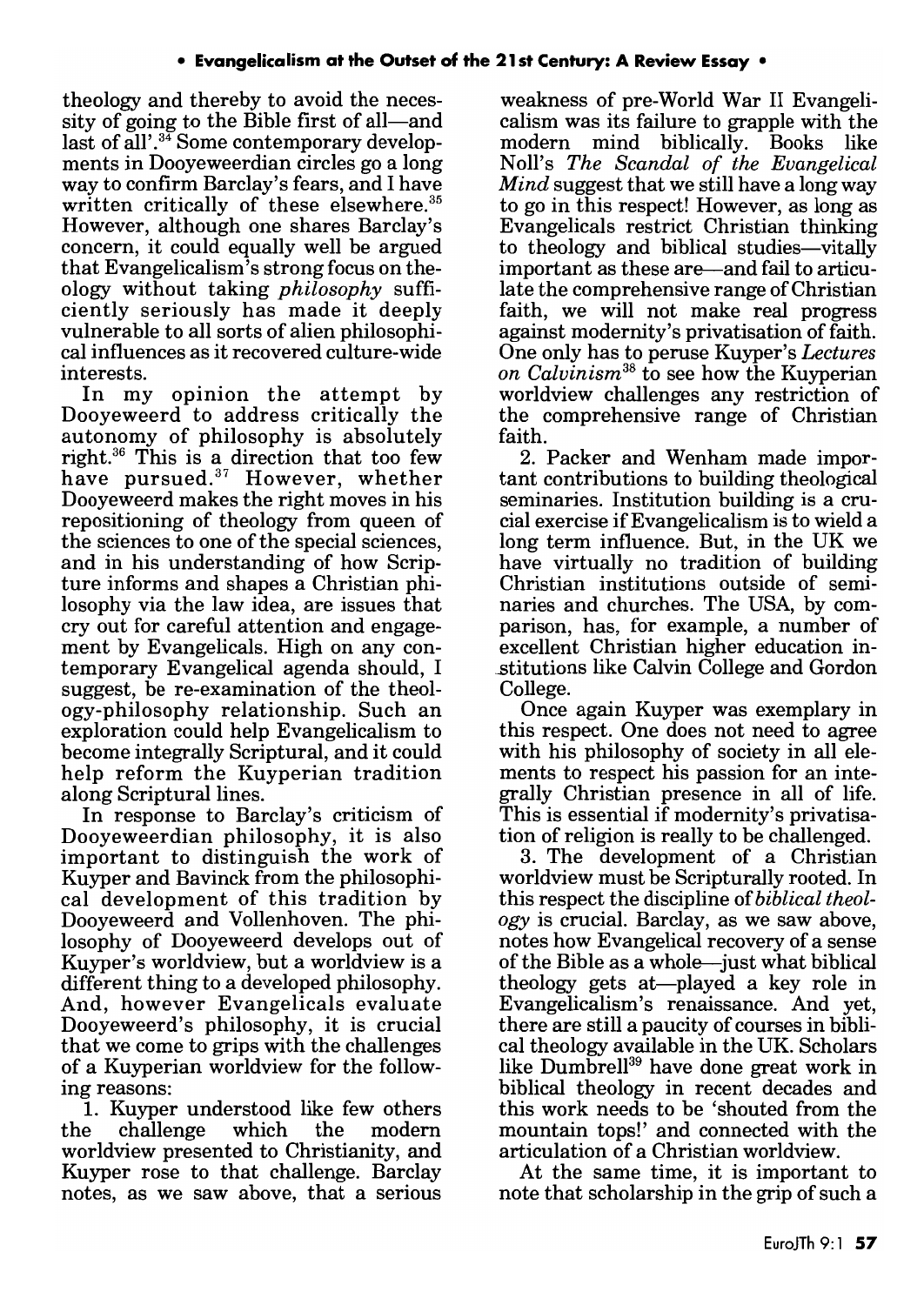worldview can re-invigorate theology and biblical studies! The great example of this in recent times is Tom Wright's fascinating reworking of New Testament theology.40 At the heart of Wright's work is a strong sense of the comprehensive range of the gospel. And in theology, postliberals have noted the potential of the Kuyperian tradition. George Hunsinger has perceptively pointed out, that within Evangelicalism it is the tradition of Kuyper and Bavinck that embodies the most fruitful ground for dialogue with postliberalism. Hunsinger notes that Kuyper and Bavinck are less entangled in the encumbrances of modernity than many other prominent evangelical theologians.<sup>41</sup>

## **VI. Conclusion**

At the start of a new century, there is much at stake in the state of Evangelicalism. These four books that we have looked at make an important contribution to an historical understanding of how we have arrived at where Evangelicalism is today, and also at where the work needs to be done if we are to move forward. We are where we are because giants like Lloyd-Jones and Packer and Wenham and 8tott have gone before us. We owe it to them to stand on their shoulders as we craft an agenda that will take Evangelicalism forward to maturity and release its full potential.

## **Notes**

- 1 See D. Wells, *God in the Wasteland* (IVP, Eerdmans: Leicester, Grand Rapids, 1994) and D. Carson, *The Gagging of God-Christianity Confronts Pluralism*  Christianity Confronts<br>(Leicester: Apollos, 1996).
- 2 B. Walsh and R. Middleton, *Truth is Stranger Than it Used to Be. Biblical Faith in a Postmodern Age* (London: SPCK, 1995).
- 3 W. J. Abraham, *The Coming Great Revival: Recovering the Full Evangelical Tradition*  (San Francisco: Harper and Row, 1984) 10.
- 4 D. W. Bebbington, *Evangelicalism in Modern Britain: A History from the 1730s*

*to the 1980s* (London: Unwin Hyman, 1989). Barclay, *Evangelicalism 10-12.* 

- 5 Barclay, ibid., 15-45.
- 6 Ibid., 29.
- 7 Ibid., 136.
- 8 Ibid., 136.
- 9 Ibid., 136, 137.
- 10 McGrath, *Packer, 280.*
- 11 See Wenham, *Facing Hell, 229-264.*
- 12 See McGrath, *Packer, 260-264.*
- 13 Wenham, *Facing Hell, 62.*
- 14 See, e.g., Stott's *Christian Mission in the Modern World* (Illinois: IVP, 1977), *The Contemporary Christian* (Illinois: IVP, 1992).
- 15 N. Wolterstorff, *Until Justice and Peace Embrace* (Grand Rapids: Eerdmans, 1983) 11.
- 16 Smith, *Transforming, 2.*
- 17 Ibid., 69.
- 18 Ibid., 74.
- 19 Ibid., 97.
- 20 Ibid., 125.
- 21 H. H. Knight Ill, *A Future for Truth* (Nashville: Abingdon, 1997) 27.
- 22 See Knight, ibid., 20ff, for some examples.
- 23 Wenham, *Facing Hell, 267.*
- 24 But see Barclay's cautious comments, *Evangelicalism,* 103, 104.
- 25 See most recently R. Lundin, C. Walhout and A. C. Thiselton, *The Promise of Hermeneutics* (Grand Rapids, Carlisle: Eerdmans, Paternoster, 1999), and K. Vanhoozer, *Is there a Meaning in This Text?* (Grand Rapids: Zondervan, 1998).
- 26 Barclay, *Evangelicalism, 126.*
- 27 As Smith rightly notes, this has been one of the negative legacies ofLloyd-Jones' otherwise remarkable ministry.
- 28 See, for example, H. Blamires, *The Christian Mind: How Should a Christian Think?* (London: SPCK, 1963), M. NolI, *The Scandal of the Evangelical Mind*  (Grand Rapids: Eerdmans, 1994), P. S. Heslam, *Creating a Christian Worldview. Abraham Kuyper's Lectures on Calvinism*  (Carlisle, Grand Rapids: Paternoster, Eerdmans, 1998), L. Newbigin, *Foolishness to the Greeks* (London: SPCK, 1986). It is fascinating to see how these interests converge. See, for example, M. Goheen's 'Toward a Missiology of Western Culture' in *EJT* (1999) 8:2 155-168, and Goheen's m 201 (1000) c.2 100 100, and doncen s comparison of Kuyperianism with<br>Newbigin in M. Goheen, 'Mission and the Public Life of Western Culture: the Kuyperian Tradition', *The Gospel and Our Culture Network Newsletter,* (1999)266-7.